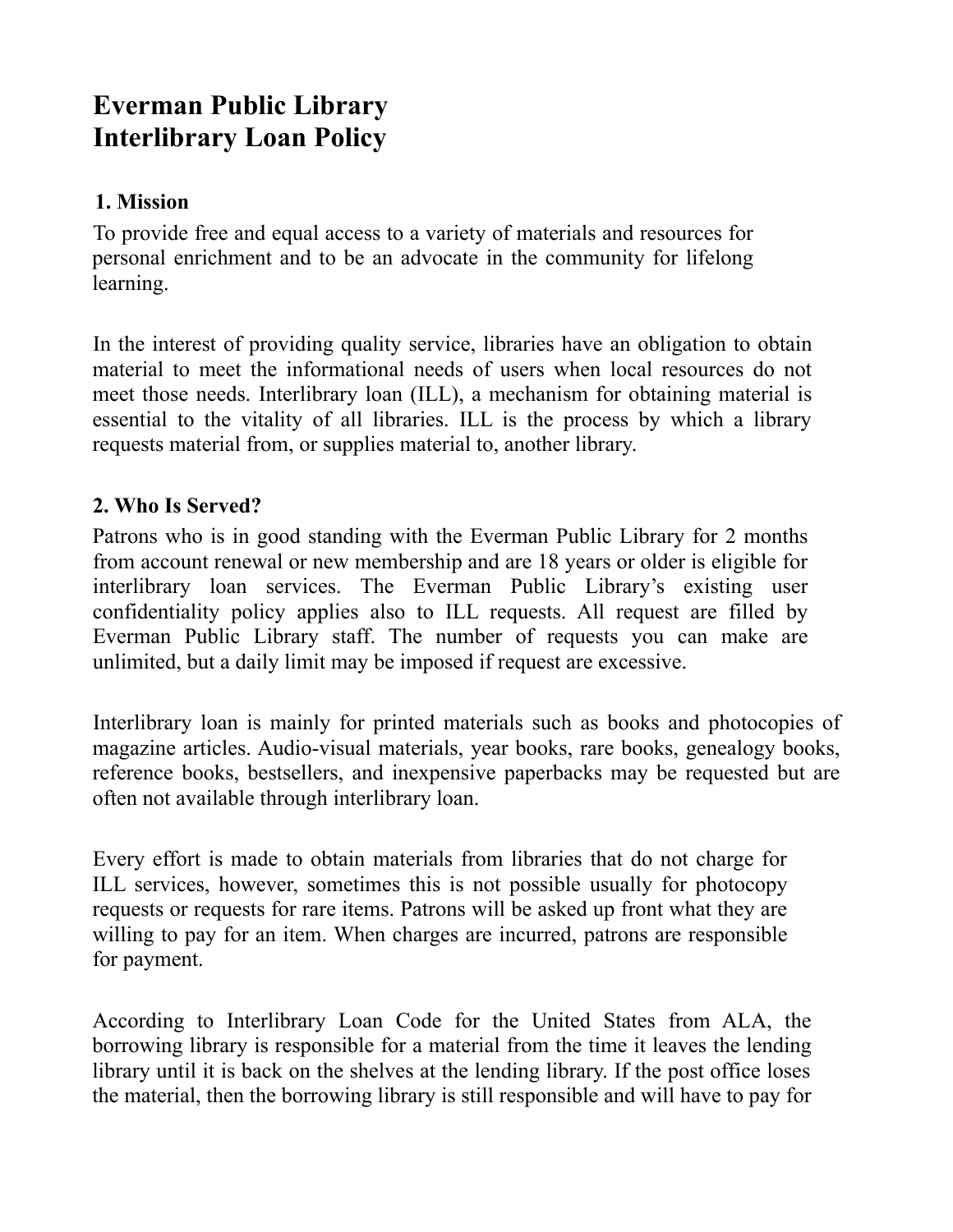the loss. If the patron loses the materials, then the patron will have to pay for the material including any additional fees imposed by the lending library.

### **3. How to Requests**

Requests are handled by Everman Public Library staff within 24 hours (excluding weekends). Most materials will take an average of 2 to 3 weeks to arrive but may take as long as 6 weeks. The loan period for the item is determined by the lending library. The lending library also determines whether an item can be renewed or not and for how long.

- ∙ Patrons may submit an unlimited number of requests. The number of requests you can make are unlimited, but a daily limit may be imposed if request are excessive.
- ∙ Patrons are responsible for all ILL items checked out to their library account. Lost or damaged items will be billed to the patron at the discretion of the lending library.
- ∙ Patrons must have a working email address. This is the primary method through which staff will contact patrons regarding their requests.
	- ∙ ILL requests can take two to six weeks to arrive.
	- ∙ We cannot guarantee that a lending library will loan an item.

The Everman Public Library lends the following types of materials:

Books – except Bestsellers or items added to the collection in the last 6 months Audiovisual (audio books/ movies) – except items added to the collection in the last 6 months.

## **4. Fees and Methods of Payment**

#### Return Postage

The patrons who request and receive materals through the IntererLibrary Loan Program are responsible to pay for the return postage on all materials requested. The library will find the cheapest return rate possible via USPS *Library Rates*. (Cash/Money Order)

## Conditionals/ Copies

Occasionally a lending library will loan a title if we agree to certain conditions, or a library will offer an alternative to the original delivery method. Everman Public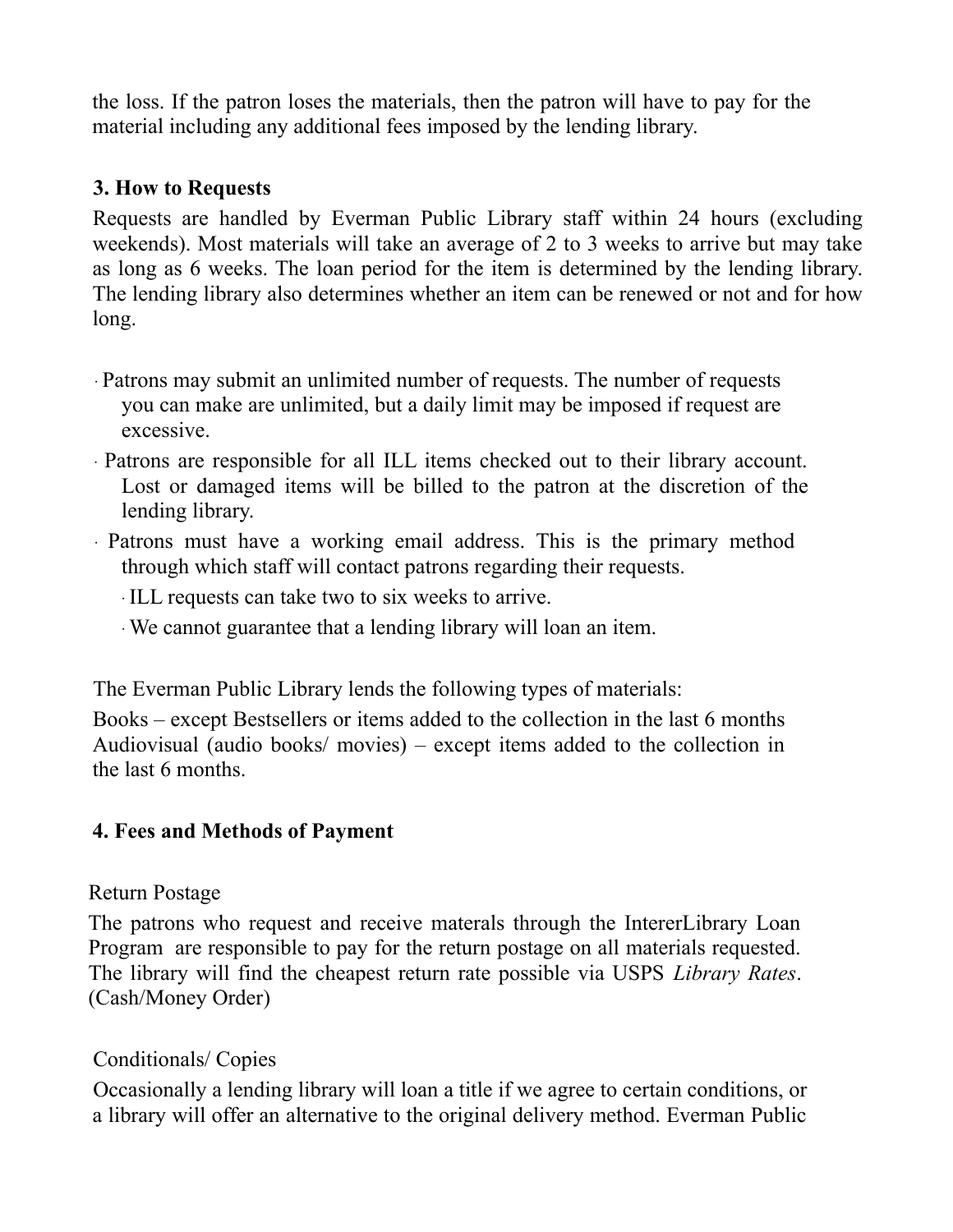Library staff will default to the information provided at the time of the request when responding to lending library conditionals.

In-Library Use Only, if an item cannot be taken out side of the library. Copies will be accepted if unable to send the hard copy of the request material. We will charge a fee for the copies, \$0.25 per page. Payment must be made by money order payable to: Everman Public Library.

## **5. Number of Requests Allowed**

The number of requests you can make are unlimited, but a daily limit may be imposed if request are excessive.

#### **6. Formats Off Limit**

The Everman Public Library does not lend: rare books, year books, newspapers, reference materials.

#### **7. Patron Responsibilities**

To pick up materials in a timely manner or notify the library if items cannot be picked up or you no longer need the materials. If the patron does not pick up the items or no longer needs them, the patron's account will be charged for the return postage, and they will be emailed a bill, which can be paid the next time they come into the library.

#### **Picking Up Requests**

Items must be picked up from the Circulation Desk.

Patrons must present their library card and current state/government issued photo ID All items must be picked up by the requester and not by a proxy.

#### **8. Library Responsibilities**

To submit ILL request on behalf of the patrons and to inform the patron of the status and receiving of an ILL request by email and/or telephone.

#### **9. Delivery Methods**

ILL materials will be sent by USPS